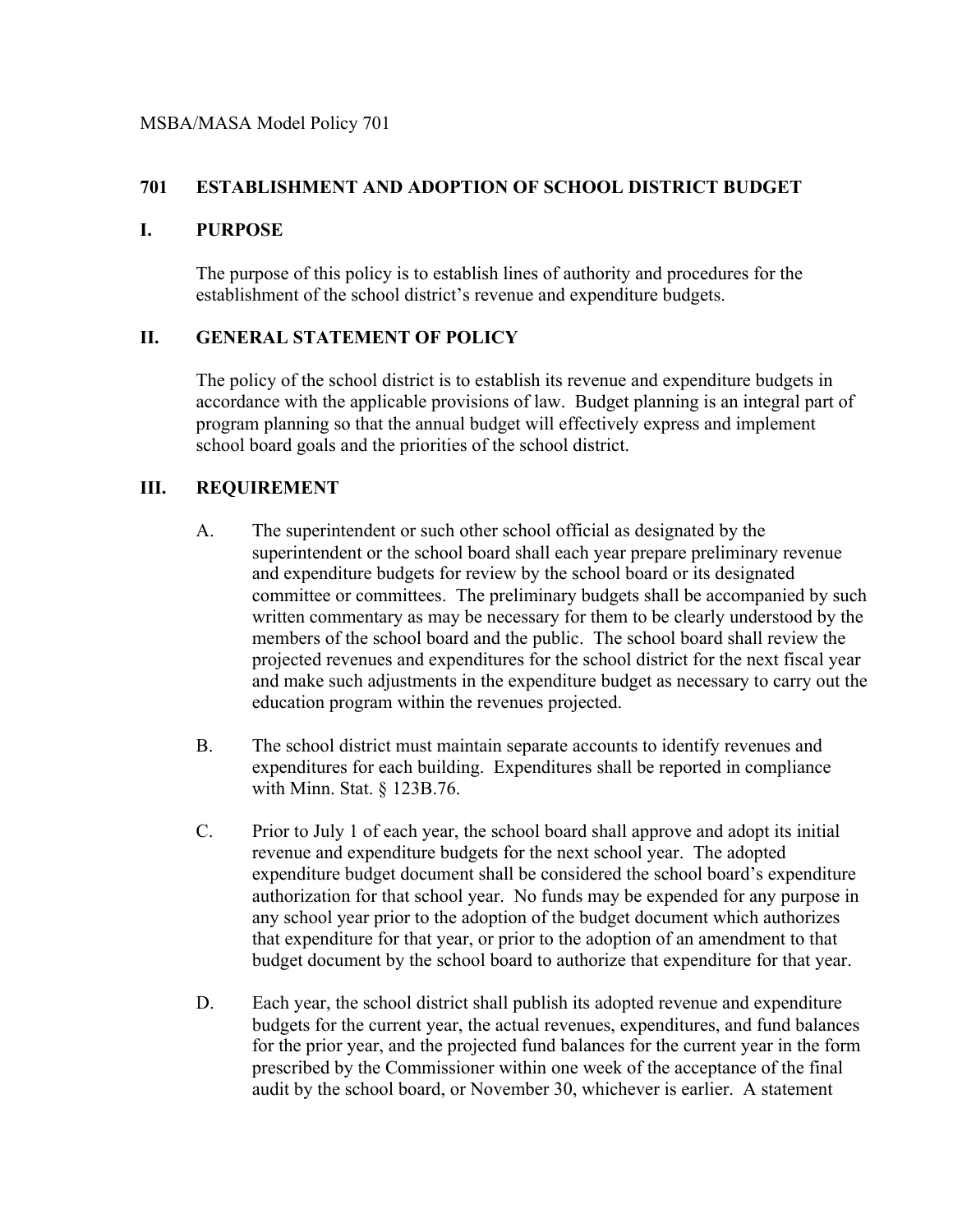shall be included in the publication that the complete budget in detail may be inspected by any resident of the school district upon request to the superintendent. A summary of this information and the address of the school district's official website where the information can be found must be published in a newspaper of general circulation in the school district. At the same time as this publication, the school district shall publish the other information required by Minn. Stat. § 123B.10.

- E. At the public hearing on the adoption of the school district's proposed property tax levy, the school board shall review its current budget and the proposed property taxes payable in the following calendar year.
- F. The school district must also post the materials specified in Paragraph III.D. above on the school district's official website, including a link to the school district's school report card on the Minnesota Department of Education's website, and publish a summary of information and the address of the school district's website where the information can be found in a qualified newspaper of general circulation in the district.

## **IV. IMPLEMENTATION**

- A. The school board places the responsibility for administering the adopted budget with the superintendent. The superintendent may delegate duties related thereto to other school officials, but maintains the ultimate responsibility for this function.
- B. The program-oriented budgeting system will be supported by a program-oriented accounting structure organized and operated on a fund basis as provided for in Minnesota statutes through the Uniform Financial Accounting and Reporting Standards for Minnesota School Districts (UFARS).
- C. The superintendent or the superintendent's designee is authorized to make payments of claims or salaries authorized by the adopted or amended budget prior to school board approval.
- D. Supplies and capital equipment can be ordered prior to budget adoption only by authority of the school board. If additional personnel are provided in the proposed budget, actual hiring may not occur until the budget is adopted unless otherwise approved by the school board. Other funds to be expended in a subsequent school year may not be encumbered prior to budget adoption unless specifically approved by the school board.
- E. The school district shall make such reports to the Commissioner as required relating to initial allocations of revenue, reallocations of revenue, and expenditures of funds.